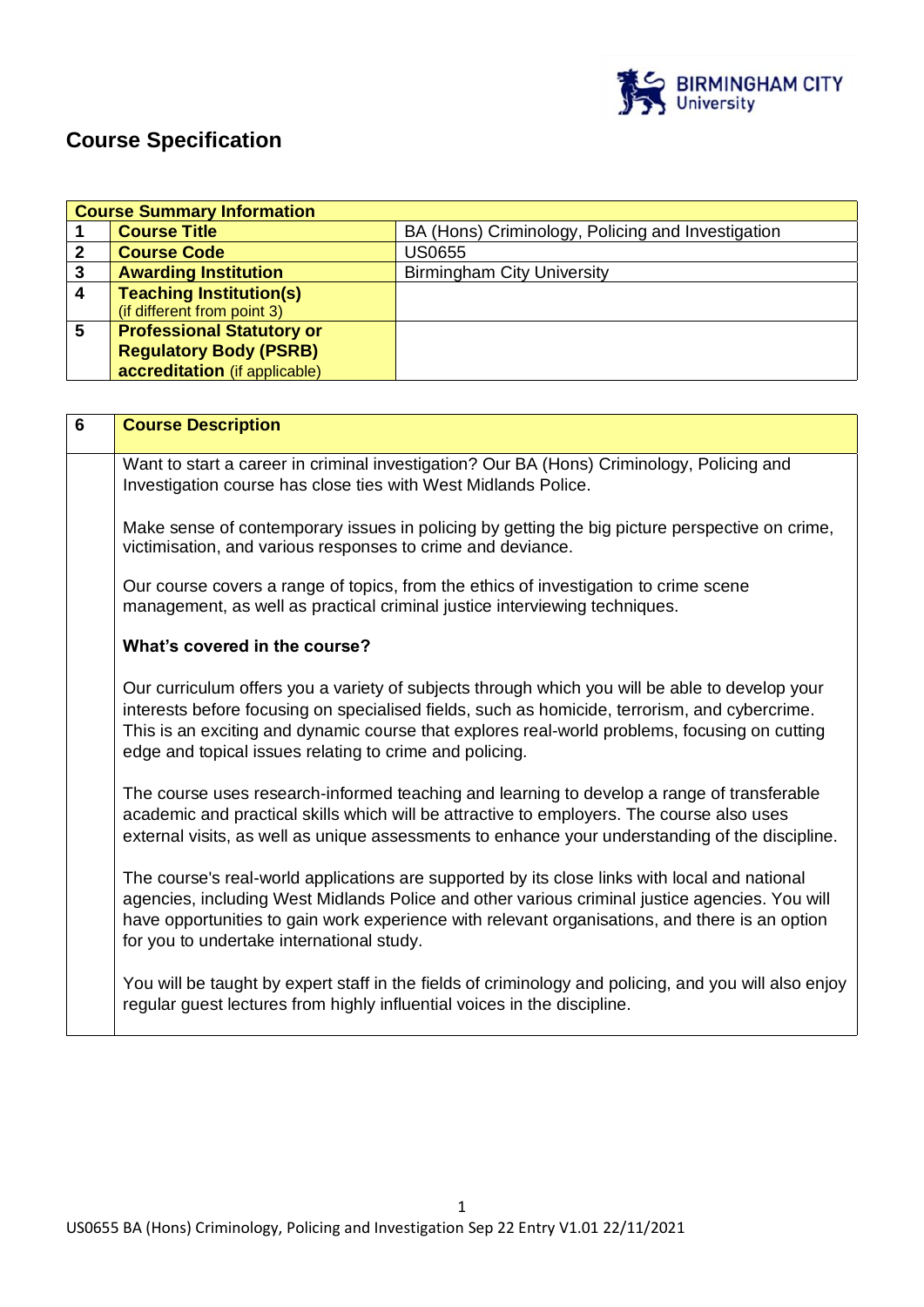

|                | <b>Course Awards</b>                                                                                                                                            |                    |                                  |  |
|----------------|-----------------------------------------------------------------------------------------------------------------------------------------------------------------|--------------------|----------------------------------|--|
| 7a             | <b>Name of Final Award</b>                                                                                                                                      | <b>Level</b>       | <b>Credits</b><br><b>Awarded</b> |  |
|                | Bachelor of Arts with Honours Criminology, Policing and<br>Investigation                                                                                        | 6                  | 360                              |  |
|                | Bachelor of Arts with Honours Criminology, Policing and<br>Investigation with Professional Placement Year                                                       | 6                  | 480                              |  |
| 7 <sub>b</sub> | <b>Exit Awards and Credits Awarded</b>                                                                                                                          |                    |                                  |  |
|                | Certificate of Higher Education Criminology, Policing and<br>Investigation                                                                                      | Level 4            | 120                              |  |
|                | Diploma of Higher Education Criminology, Policing and<br>Investigation                                                                                          | Level 5            | 240                              |  |
|                | Bachelor of Arts Criminology, Policing and Investigation<br>Bachelor of Arts Criminology, Policing and Investigation with<br><b>Professional Placement Year</b> | Level 6<br>Level 6 | 300<br>420                       |  |

| <u>n</u> | <b>Derogation from the University Regiven</b><br><b>ulations</b> |
|----------|------------------------------------------------------------------|
|          | None.                                                            |

| 9<br><b>Delivery Patterns</b>                           |                                         |                          |               |
|---------------------------------------------------------|-----------------------------------------|--------------------------|---------------|
| <b>Mode(s) of Study</b>                                 | <b>Location(s) of Study</b>             | <b>Duration of Study</b> | Code(s)       |
| <b>Full Time</b>                                        | <b>City Centre</b>                      | 3 years                  | <b>US0865</b> |
| Full Time with<br><b>Professional Placement</b><br>Year | City Centre (and<br>placement provider) | 4 years                  | <b>USXXXX</b> |
| Part Time                                               | City Centre                             | 5 years                  | US0866        |

# **10 Entry Requirements**

The admission requirements for this course are stated on the course page of the BCU website at [https://www.bcu.ac.uk,](https://www.bcu.ac.uk/) or may be found by searching for the course entry profile located on the UCAS website.

| <b>Course Aims</b>                                                                                                                                                                                                               |
|----------------------------------------------------------------------------------------------------------------------------------------------------------------------------------------------------------------------------------|
| Explore real-world problems focusing on topical and often controversial issues relating to<br>$\bullet$<br>crime, policing and investigation                                                                                     |
| Deliver an inclusive and innovative curriculum informed by cutting edge scholarship,<br>$\bullet$<br>sector knowledge, and international perspectives                                                                            |
| Provide an excellent learning experience, designed to develop a range of transferable<br>$\bullet$<br>skills directly relevant to careers within the Police and other organisations concerned<br>with crime and criminal justice |
| Offer a variety of assessments throughout the course, including coursework, exams, and<br>$\bullet$<br>in-person assessments, to enable you to demonstrate your full range of abilities and<br>skills                            |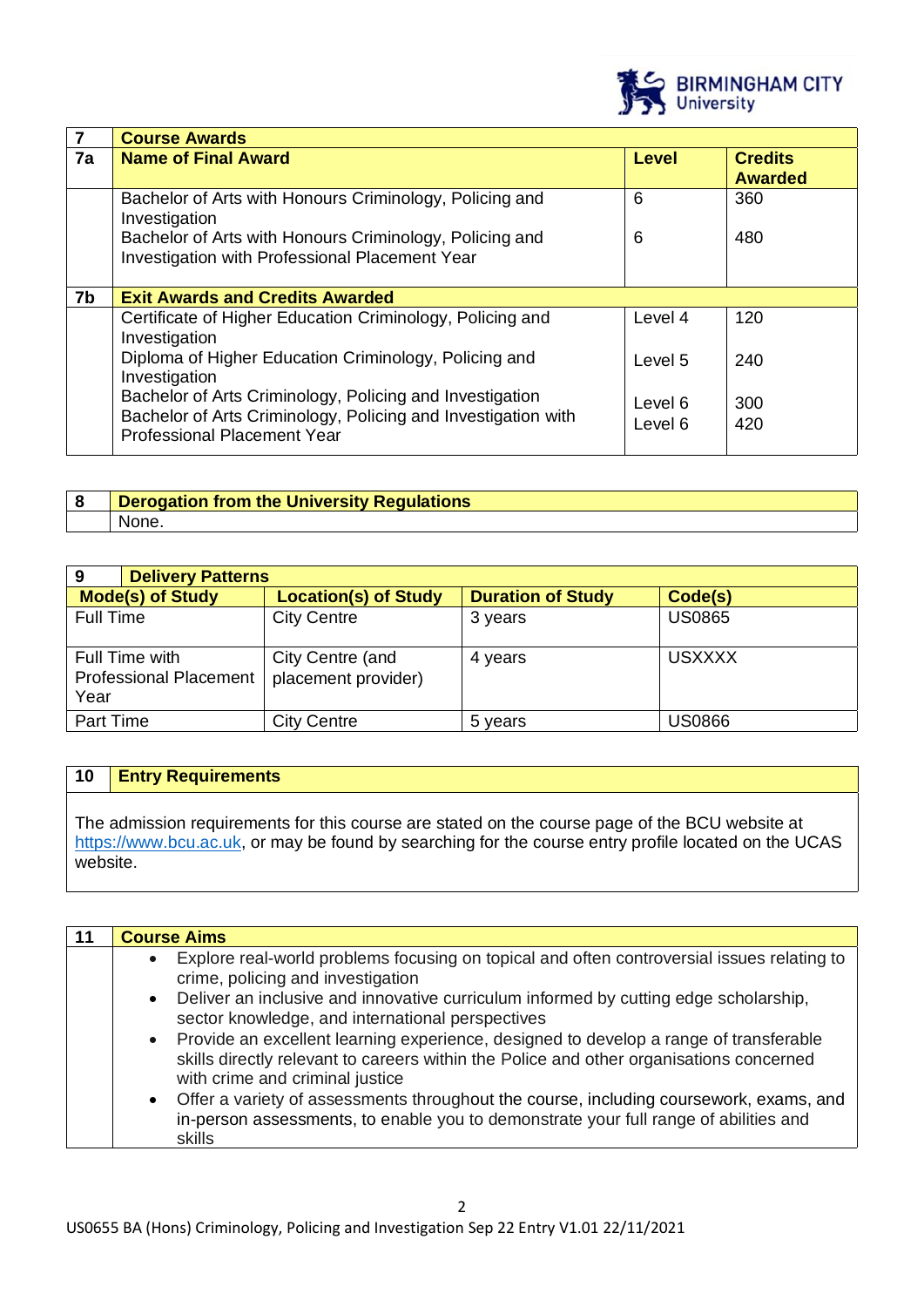

• Enable you to strengthen your analytic, interpretative, and communication skills and - by graduation - to demonstrate the problem-solving, evaluative, and reflective skills intrinsic to the subject and the attributes needed for self-managed, lifelong learning

| 12                      | <b>Course Learning Outcomes</b>                                                                     |
|-------------------------|-----------------------------------------------------------------------------------------------------|
|                         | Upon completion of the course, you will be able to:                                                 |
| $\overline{\mathbf{1}}$ | Describe a range of key concepts and theoretical approaches within criminology, policing and        |
|                         | investigation, with an appreciation of their social and historical development.                     |
| $\overline{2}$          | Summarise and explain empirical data about crime, victimisation, and responses to crime and         |
|                         | deviance.                                                                                           |
| $\mathbf{3}$            | Draw on relevant evidence to evaluate the viability of competing explanations within criminology,   |
|                         | policing and investigation and form logical conclusions.                                            |
| $\overline{4}$          | Critically reflect on the values and practices of the Police and other agencies within the Criminal |
|                         | Justice System.                                                                                     |
| $5\phantom{1}$          | Apply key theories, debates, and concepts in the field of criminology, policing and investigation   |
|                         | to real-world issues.                                                                               |
| $6\phantom{1}6$         | Evaluate a range of research methods and assess the appropriateness of their use.                   |
|                         |                                                                                                     |
| $\overline{7}$          | Communicate information, ideas, and arguments in a variety of academic formats.                     |
|                         |                                                                                                     |
| 8                       | Design and use an appropriate strategy to investigate a specific research problem.                  |
|                         |                                                                                                     |
| 9                       | Critically discuss ethical issues such as social justice, equality, and human rights, that require  |
|                         | an awareness of global trends.                                                                      |
| 10                      | Present well-articulated critical thinking skills in an appropriate academic style.                 |
|                         |                                                                                                     |

| 13             | <b>Level Learning Outcomes</b>                                                                      |
|----------------|-----------------------------------------------------------------------------------------------------|
|                | Upon completion of Level 4 / the Certificate of Higher Education, you will be able to:              |
| $\overline{1}$ | Describe a range of key concepts and theoretical approaches within criminology, policing and        |
|                | investigation, with an appreciation of their social and historical development.                     |
| $\overline{2}$ | Summarise and explain empirical data about crime, victimisation, and responses to crime and         |
|                | deviance.                                                                                           |
| $\mathbf{3}$   | Draw on relevant evidence to evaluate the viability of competing explanations within criminology,   |
|                | policing and investigation and form logical conclusions.                                            |
|                | Upon completion of Level 5 / the Diploma of Higher Education, you will be able to:                  |
| $\overline{4}$ | Critically reflect on the values and practices of the Police and other agencies within the Criminal |
|                | Justice System.                                                                                     |
| 5              | Apply key theories, debates, and concepts in the field of criminology, policing and investigation   |
|                | to real-world issues.                                                                               |
| 6              | Evaluate a range of research methods and assess the appropriateness of their use.                   |
|                |                                                                                                     |
| $\overline{7}$ | Communicate information, ideas, and arguments in a variety of academic formats.                     |
|                |                                                                                                     |
|                | Upon completion of 60 credits at Level 6 / the Bachelors Degree, you will be able to:               |
| 8              | Design and use an appropriate strategy to investigate a specific research problem.                  |
|                |                                                                                                     |

3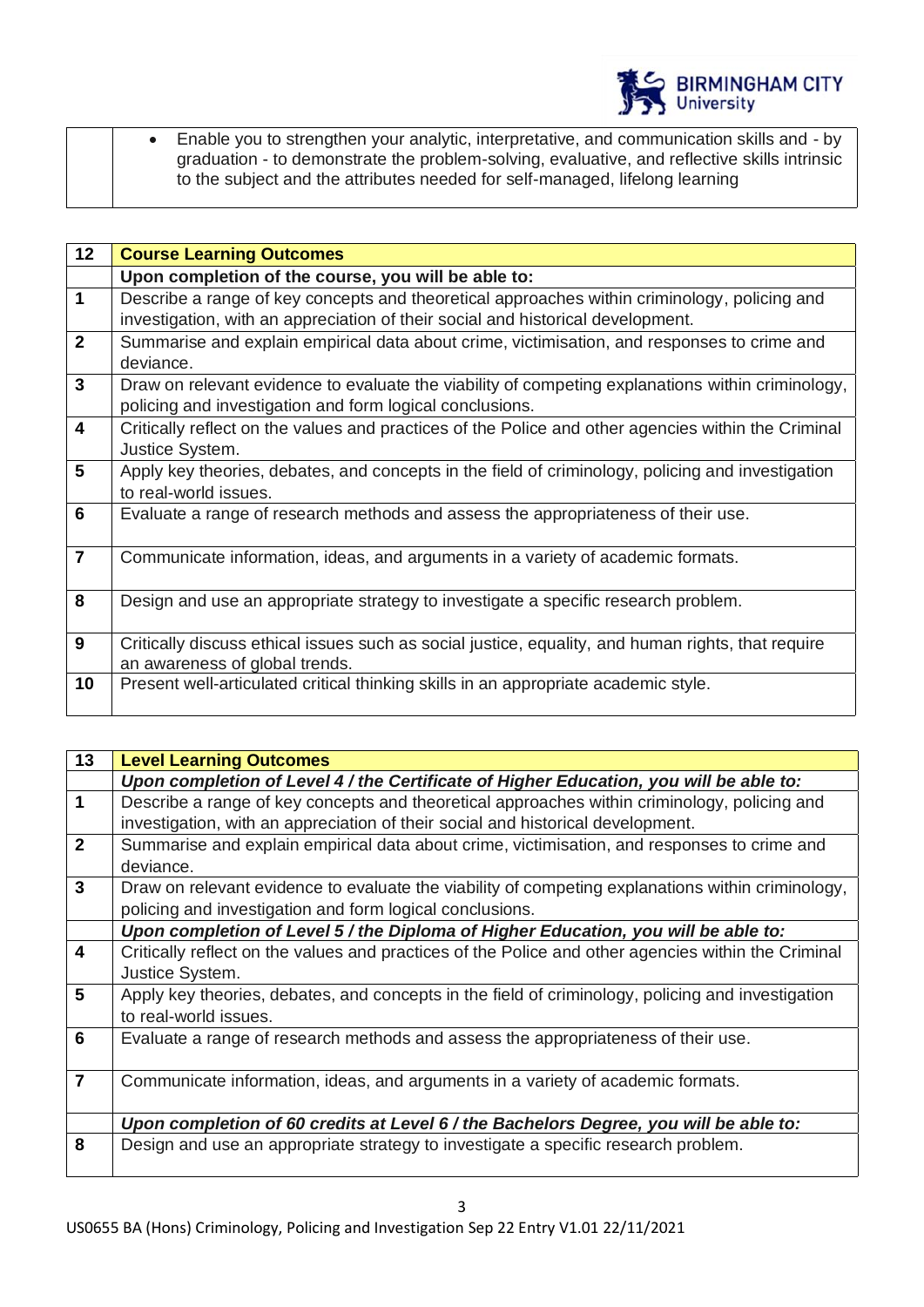

|    | Critically discuss ethical issues such as social justice, equality, and human rights, that require an |
|----|-------------------------------------------------------------------------------------------------------|
|    | awareness of global trends.                                                                           |
| 10 | Present well-articulated critical thinking skills in an appropriate academic style.                   |

| 14 | <b>Course Learning, Teaching and Assessment Strategy</b>                                                                                                                                                                                                                                     |
|----|----------------------------------------------------------------------------------------------------------------------------------------------------------------------------------------------------------------------------------------------------------------------------------------------|
|    | Our Learning, Teaching, and Assessment Strategy delivers excellence by providing the<br>framework for:                                                                                                                                                                                       |
|    | High quality teaching<br>$\bullet$<br>An engaging and inclusive approach to learning, assessment, and achievement<br>$\bullet$<br>A clear structure through which you progress in your academic studies, your personal<br>development and towards graduate-level employment or further study |
|    | We recognise that our students come from diverse backgrounds and bring a wealth of different<br>experiences to their time with us at university. Our strategy aims to inspire, support, and<br>empower you in your chosen field of study:                                                    |
|    | Teaching and learning will take place in several different contexts, including lectures,<br>seminars, workshops, tutorials, independent study, external trips, placements, and our<br>virtual learning environment                                                                           |
|    | You will be supported with excellent in-person and online learning and teaching methods<br>$\bullet$<br>and materials                                                                                                                                                                        |
|    | A variety of authentic assessments will be offered to build your communication, problem-<br>solving, and critical thinking skills, such as assessment centre activities and mock<br>interviews                                                                                               |
|    | The flexible nature of some of our assessment topics will allow you to tailor your learning<br>$\bullet$<br>towards your interests and areas relevant to future employment                                                                                                                   |
|    | Formative learning activities will play a central role in building confidence and preparing<br>$\bullet$<br>you for your final assessments                                                                                                                                                   |
|    | You will receive individual feedback on your work to support your development on the<br>$\bullet$<br>course                                                                                                                                                                                  |
|    | Work experience opportunities will be promoted that allow you to engage with the applied<br>$\bullet$<br>nature of criminology and policing, as well as enhancing your employability and<br>transferable skills                                                                              |
|    | We will work in partnership with you and other students to bring about enhancements to<br>learning practices                                                                                                                                                                                 |
|    |                                                                                                                                                                                                                                                                                              |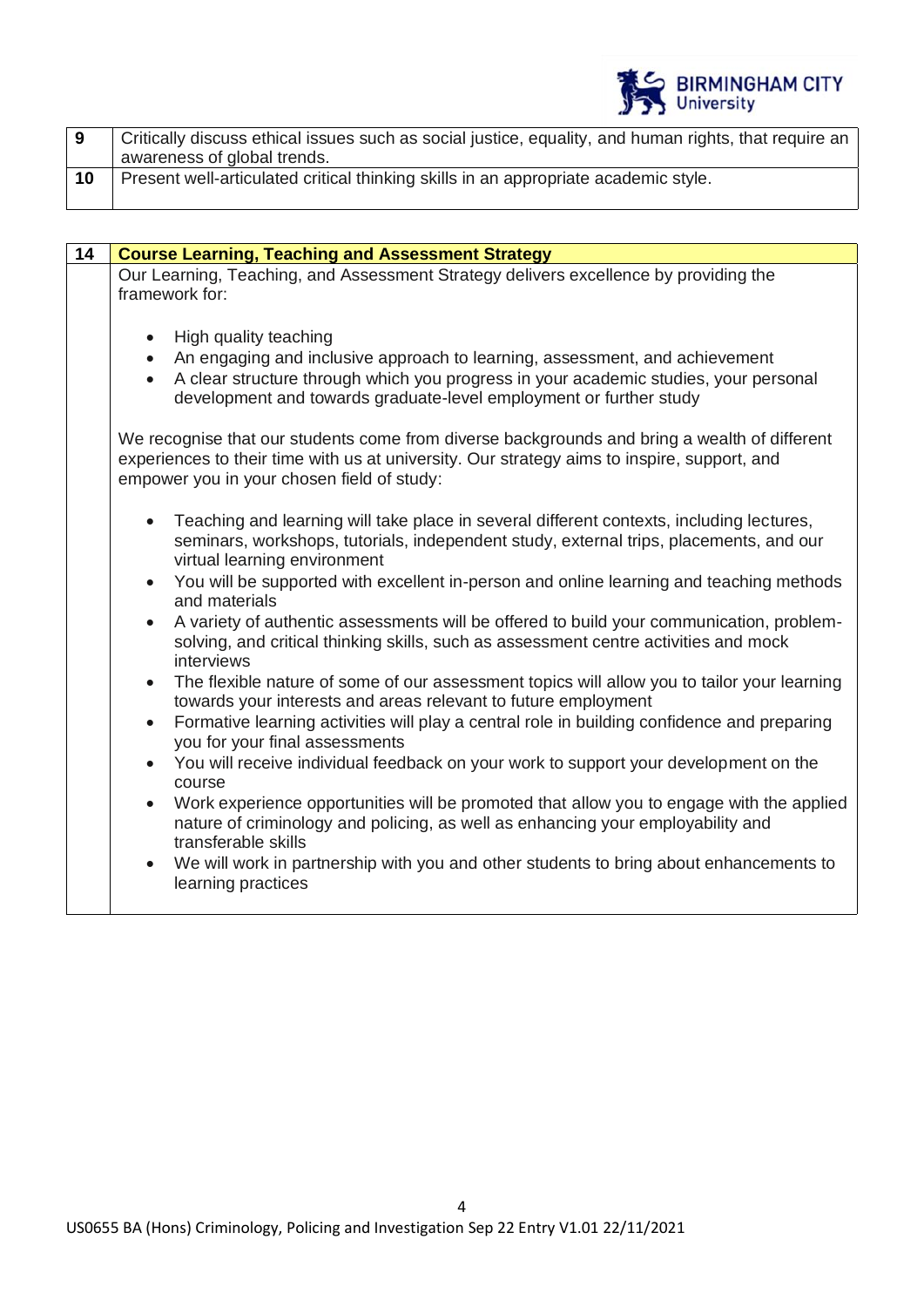

#### **15 Course Requirements**

#### **15a Level 4:**

*In order to complete this course, you must successfully complete all the following CORE modules (totalling 120 credits):*

| <b>Module Code</b> | <b>Module Name</b>                   | <b>Credit Value</b> |
|--------------------|--------------------------------------|---------------------|
| <b>CRI4XXX</b>     | Key Debates in Criminological Theory | 20                  |
| <b>CRI4XXX</b>     | Crime and the Media                  | 20                  |
| <b>CRI4XXX</b>     | <b>Crime, Punishment and Society</b> | 20                  |
| <b>CRI4XXX</b>     | <b>The Criminal Justice System</b>   | 20                  |
| <b>CRI4XXX</b>     | Policing and Investigation           | 20                  |
| <b>CRI4XXX</b>     | Security, Conflict and Justice       | 20                  |

**Level 5:**

*In order to complete this course, you must successfully complete all the following CORE modules (totalling 80 credits):*

| <b>Module Code</b> | <b>Module Name</b>                      | <b>Credit Value</b> |
|--------------------|-----------------------------------------|---------------------|
| <b>CRI5XXX</b>     | <b>Contemporary Policing</b>            | <b>20</b>           |
| <b>CRI5XXX</b>     | <b>Issues in Criminal Investigation</b> | <b>20</b>           |
| <b>CRI5XXX</b>     | <b>Policing Priorities</b>              | <b>20</b>           |
| <b>CRI5XXX</b>     | <b>Research Proposal</b>                | 20                  |

*In order to complete this course, you must successfully complete at least 40 credits from the following indicative list of OPTIONAL modules.* 

| <b>Module Code</b> | <b>Module Name</b>                        | <b>Credit Value</b> |
|--------------------|-------------------------------------------|---------------------|
| CRI5XXX            | Crime in the City                         | 20                  |
| CRI5XXX            | Youth Crime and Justice                   | 20                  |
| CRI5XXX            | <b>Critical Perspectives on Terrorism</b> | 20                  |
| CRI5XXX            | Race and Crime                            | -20                 |
| CRI5XXX            | Making Sense of Homicide                  | -20                 |
| CRI5XXX            | Substance Use, Crime and Deviance         | 20                  |

*In order to qualify for the award of BA (Hons) Criminology, Policing and Investigation with Professional Placement Year a student must successfully complete the following module:*

| <b>Module Code</b> | <b>Module Name</b>                 | <b>Credit Value</b> |
|--------------------|------------------------------------|---------------------|
| <b>PLA5XXX</b>     | <b>Professional Placement Year</b> | 120                 |

**Level 6:**

*In order to complete this course, you must successfully complete all the following CORE modules (totalling 80 credits):*

**Credit Value**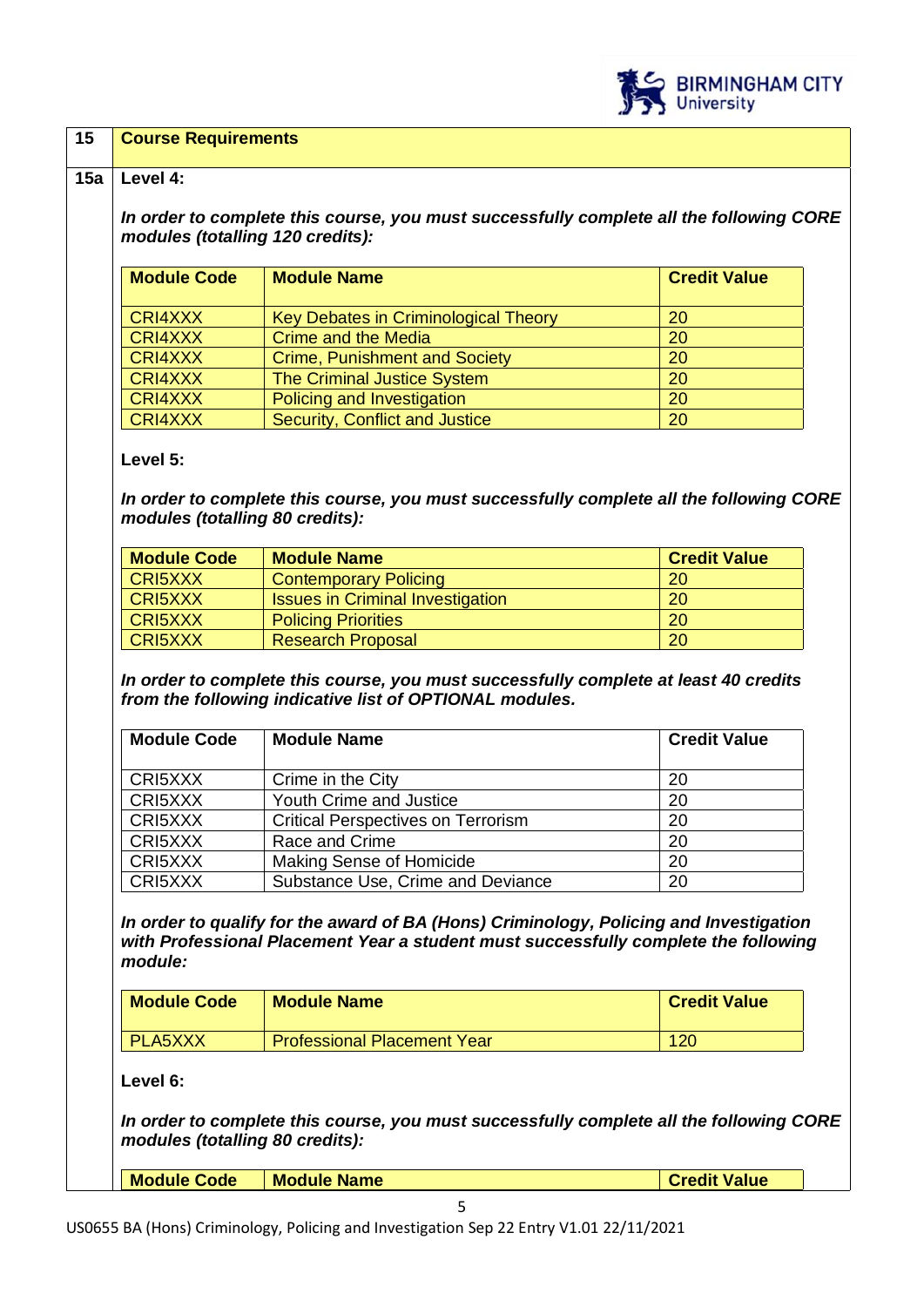

| CRI6XXX | The Ethics of Investigation                        | 20        |
|---------|----------------------------------------------------|-----------|
| CRI6XXX | Lie to Me: Essential Criminal Justice Interviewing | <b>20</b> |
|         | <b>Techniques</b>                                  |           |
| CRI6XXX | <b>The Extended Project</b>                        | 40        |

### *In order to complete this course, you must successfully complete at least 40 credits from the following indicative list of OPTIONAL modules.*

| <b>Module Code</b> | <b>Module Name</b>                            | <b>Credit Value</b> |
|--------------------|-----------------------------------------------|---------------------|
| CRI6XXX            | <b>Emotions in Crime and Criminal Justice</b> | 20                  |
| CRI6XXX            | <b>Everyday Surveillance</b>                  | 20                  |
| CRI6XXX            | Local to Global Organised Crime               | 20                  |
| CRI6XXX            | <b>Deviant Leisure</b>                        | 20                  |
| CRI6XXX            | <b>Gender and Crime</b>                       | 20                  |
| CRI6XXX            | Cybercrime                                    | 20                  |
| CRI6XXX            | <b>Hate Crime</b>                             | 20                  |
| CRI6XXX            | Harms of the Powerful                         | 20                  |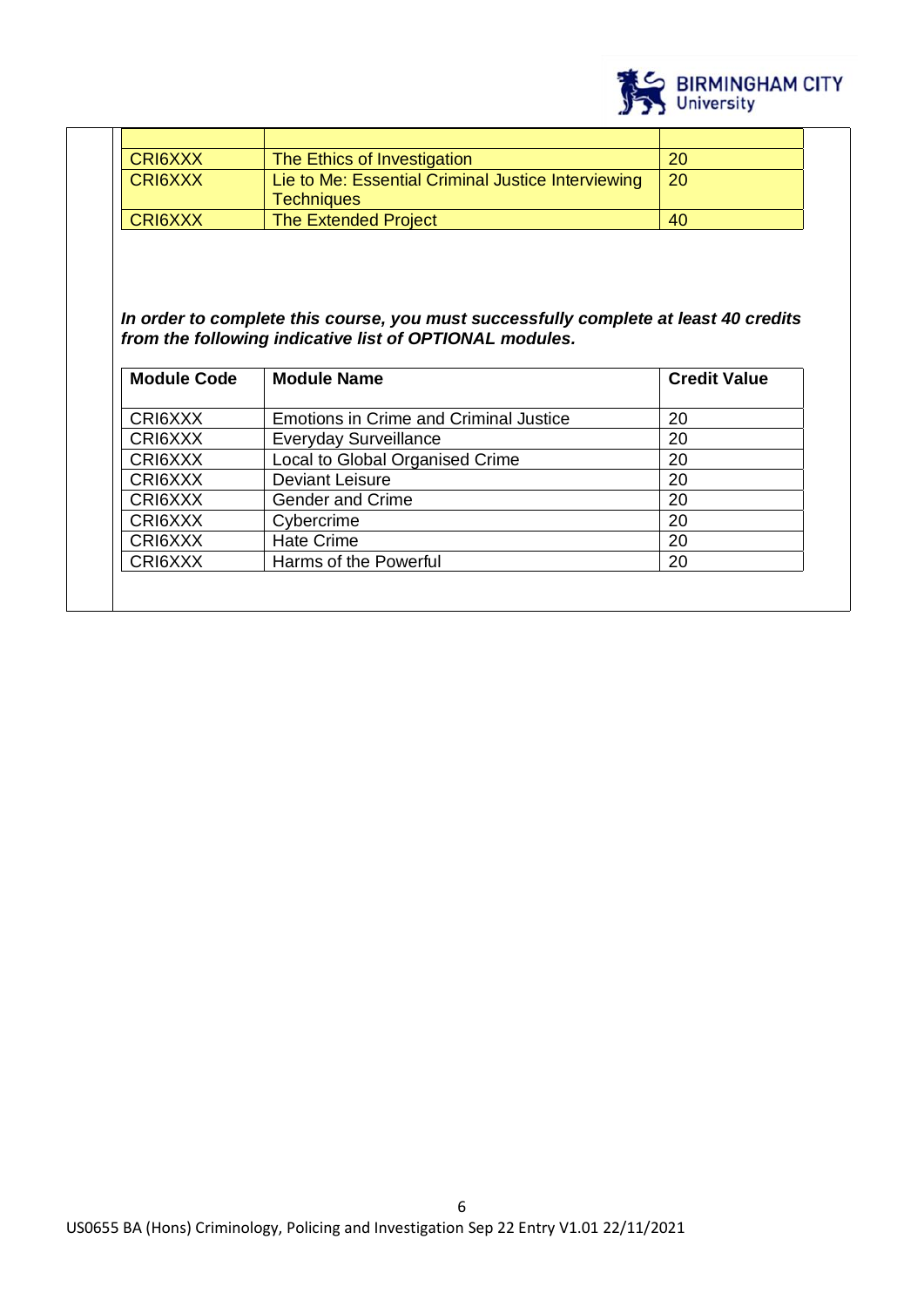

# **15b Structure Diagram**

*Please note list of optional modules is indicative only. Students' choice will not be guaranteed for optional modules but a fair and transparent process will be adopted and shared with students.*

# **Full Time Course Structure**

# **Level 4**

| <b>SEMESTER ONE</b>                               | <b>SEMESTER TWO</b>                         |
|---------------------------------------------------|---------------------------------------------|
| Core                                              | Core                                        |
| Key Debates in Criminological Theory (20 credits) | The Criminal Justice System (20 credits)    |
| Crime and the Media (20 credits)                  | Policing and Investigation (20 credits)     |
| Crime, Punishment and Society (20 credits)        | Security, Conflict and Justice (20 credits) |

#### **Level 5**

| <b>SEMESTER ONE</b>                             | <b>SEMESTER TWO</b>                            |
|-------------------------------------------------|------------------------------------------------|
| Core                                            | Core                                           |
| Contemporary Policing (20 credits)              | Policing Priorities (20 credits)               |
| Issues in Criminal Investigation (20 credits)   | Research Proposal (20 credits)                 |
| Optional                                        | Optional                                       |
| Crime in the City (20 credits)                  | Race and Crime (20 credits)                    |
| Youth Crime and Justice (20 credits)            | Making Sense of Homicide (20 credits)          |
| Critical Perspectives on Terrorism (20 credits) | Substance Use, Crime and Deviance (20 credits) |

# **Level 6**

| <b>SEMESTER ONE</b>                                                                                                                                                                       | <b>SEMESTER TWO</b>                                                                                                                   |  |
|-------------------------------------------------------------------------------------------------------------------------------------------------------------------------------------------|---------------------------------------------------------------------------------------------------------------------------------------|--|
| Core<br>The Ethics of Investigation (20 credits)                                                                                                                                          | Core<br>Lie to Me: Essential Criminal Justice Interviewing<br>Techniques (20 credits)                                                 |  |
| Core<br>The Extended Project (40 credits)                                                                                                                                                 |                                                                                                                                       |  |
| Optional<br>Emotions in Crime and Criminal Justice (20)<br>credits)<br>Everyday Surveillance (20 credits)<br>Local to Global Organised Crime (20 credits)<br>Deviant Leisure (20 credits) | Optional<br>Gender and Crime (20 credits)<br>Cybercrime (20 credits)<br>Hate Crime (20 credits)<br>Harms of the Powerful (20 credits) |  |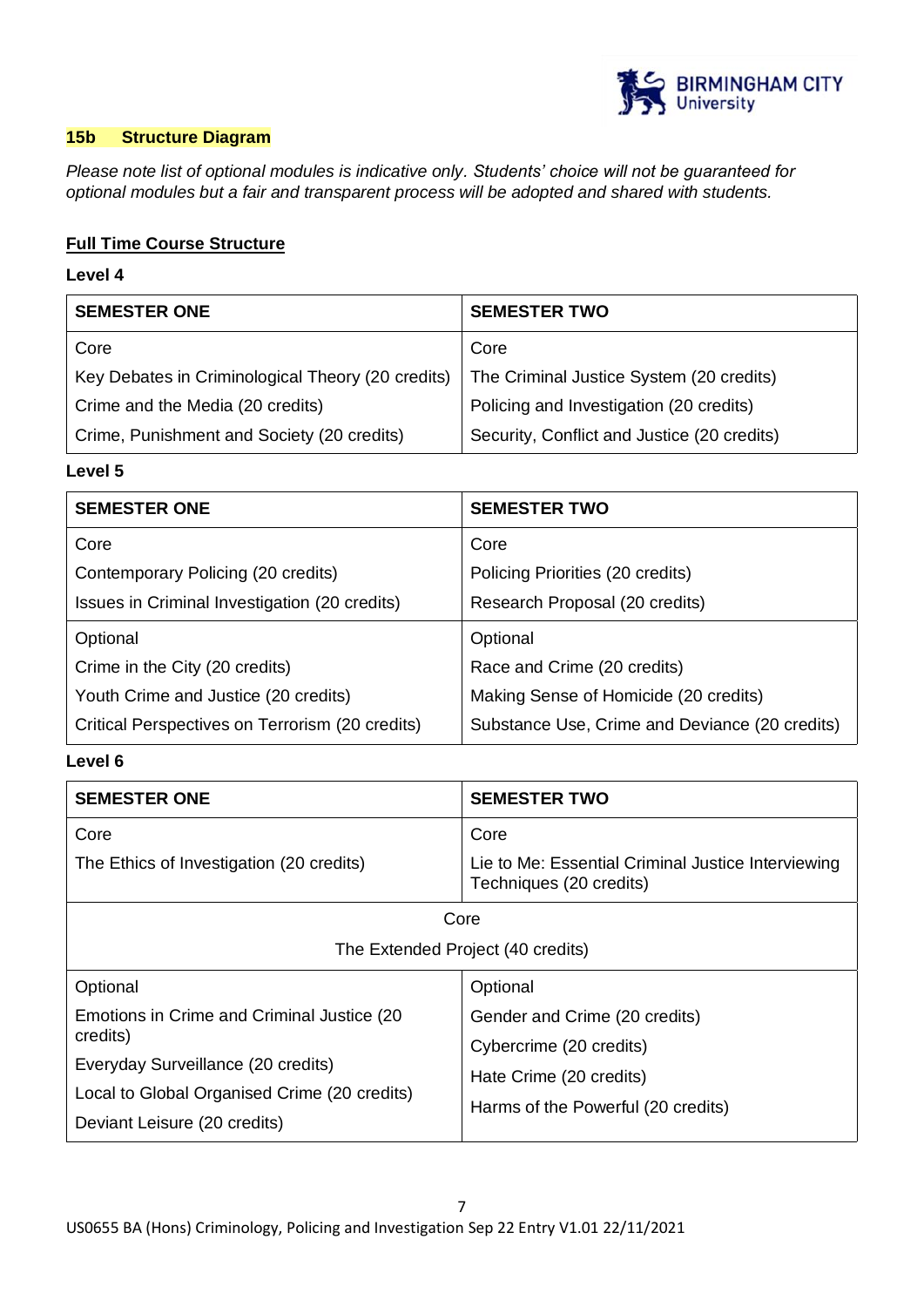

# **Full Time with Professional Placement Year Course Structure**

# **Level 4**

| <b>SEMESTER ONE</b>                               | <b>SEMESTER TWO</b>                         |
|---------------------------------------------------|---------------------------------------------|
| Core                                              | Core                                        |
| Key Debates in Criminological Theory (20 credits) | The Criminal Justice System (20 credits)    |
| Crime and the Media (20 credits)                  | Policing and Investigation (20 credits)     |
| Crime, Punishment and Society (20 credits)        | Security, Conflict and Justice (20 credits) |

# **Level 5**

| <b>SEMESTER ONE</b>                             | <b>SEMESTER TWO</b>                            |
|-------------------------------------------------|------------------------------------------------|
| Core                                            | Core                                           |
| Contemporary Policing (20 credits)              | Policing Priorities (20 credits)               |
| Issues in Criminal Investigation (20 credits)   | Research Proposal (20 credits)                 |
| Optional                                        | Optional                                       |
| Crime in the City (20 credits)                  | Race and Crime (20 credits)                    |
| Youth Crime and Justice (20 credits)            | Making Sense of Homicide (20 credits)          |
| Critical Perspectives on Terrorism (20 credits) | Substance Use, Crime and Deviance (20 credits) |

| Core                                      |  |
|-------------------------------------------|--|
| Professional Placement Year (120 credits) |  |

# **Level 6**

| <b>SEMESTER ONE</b>                                                                                                                                                           | <b>SEMESTER TWO</b>                                                                                                       |  |
|-------------------------------------------------------------------------------------------------------------------------------------------------------------------------------|---------------------------------------------------------------------------------------------------------------------------|--|
| Core<br>The Ethics of Investigation (20 credits)                                                                                                                              | Core<br>Lie to Me: Essential Criminal Justice Interviewing<br>Techniques (20 credits)                                     |  |
| Core<br>The Extended Project (40 credits)                                                                                                                                     |                                                                                                                           |  |
| Optional                                                                                                                                                                      | Optional                                                                                                                  |  |
| Emotions in Crime and Criminal Justice (20)<br>credits)<br>Everyday Surveillance (20 credits)<br>Local to Global Organised Crime (20 credits)<br>Deviant Leisure (20 credits) | Gender and Crime (20 credits)<br>Cybercrime (20 credits)<br>Hate Crime (20 credits)<br>Harms of the Powerful (20 credits) |  |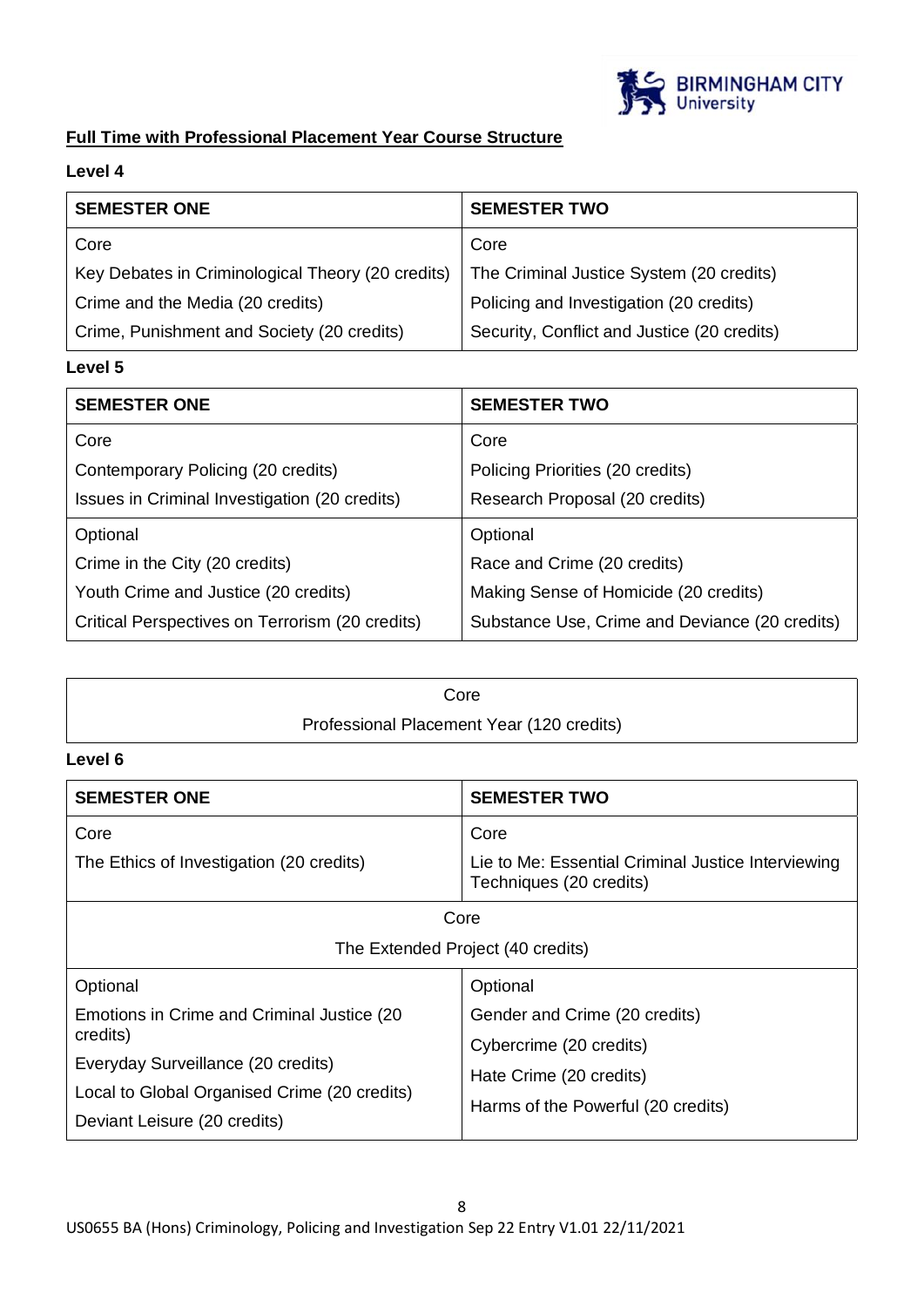

# **Part Time Course Structure**

# **Year 1**

| <b>SEMESTER ONE</b>                               | <b>SEMESTER TWO</b>                         |
|---------------------------------------------------|---------------------------------------------|
| Core                                              | Core                                        |
| Key Debates in Criminological Theory (20 credits) | Policing and Investigation (20 credits)     |
| Crime, Punishment and Society (20 credits)        | Security, Conflict and Justice (20 credits) |

# **Year 2**

| <b>SEMESTER ONE</b>                           | <b>SEMESTER TWO</b>                      |
|-----------------------------------------------|------------------------------------------|
| Core                                          | Core                                     |
| Crime and the Media (20 credits)              | The Criminal Justice System (20 credits) |
| Issues in Criminal Investigation (20 credits) | Policing Priorities (20 credits)         |

#### **Year 3**

| <b>SEMESTER ONE</b>                             | <b>SEMESTER TWO</b>                            |
|-------------------------------------------------|------------------------------------------------|
| Core                                            | Core                                           |
| Contemporary Policing (20 credits)              | Research Proposal (20 credits)                 |
| Optional                                        | Optional                                       |
| Crime in the City (20 credits)                  | Race and Crime (20 credits)                    |
| Youth Crime and Justice (20 credits)            | Making Sense of Homicide (20 credits)          |
| Critical Perspectives on Terrorism (20 credits) | Substance Use, Crime and Deviance (20 credits) |

# **Year 4**

| <b>SEMESTER ONE</b>                                                                | <b>SEMESTER TWO</b>                                                                   |
|------------------------------------------------------------------------------------|---------------------------------------------------------------------------------------|
| Core<br>The Ethics of Investigation (20 credits)                                   | Core<br>Lie to Me: Essential Criminal Justice Interviewing<br>Techniques (20 credits) |
| Optional                                                                           | Optional                                                                              |
| Emotions in Crime and Criminal Justice (20)<br>credits)                            | Gender and Crime (20 credits)<br>Cybercrime (20 credits)                              |
| Everyday Surveillance (20 credits)<br>Local to Global Organised Crime (20 credits) | Hate Crime (20 credits)<br>Harms of the Powerful (20 credits)                         |
| Deviant Leisure (20 credits)                                                       |                                                                                       |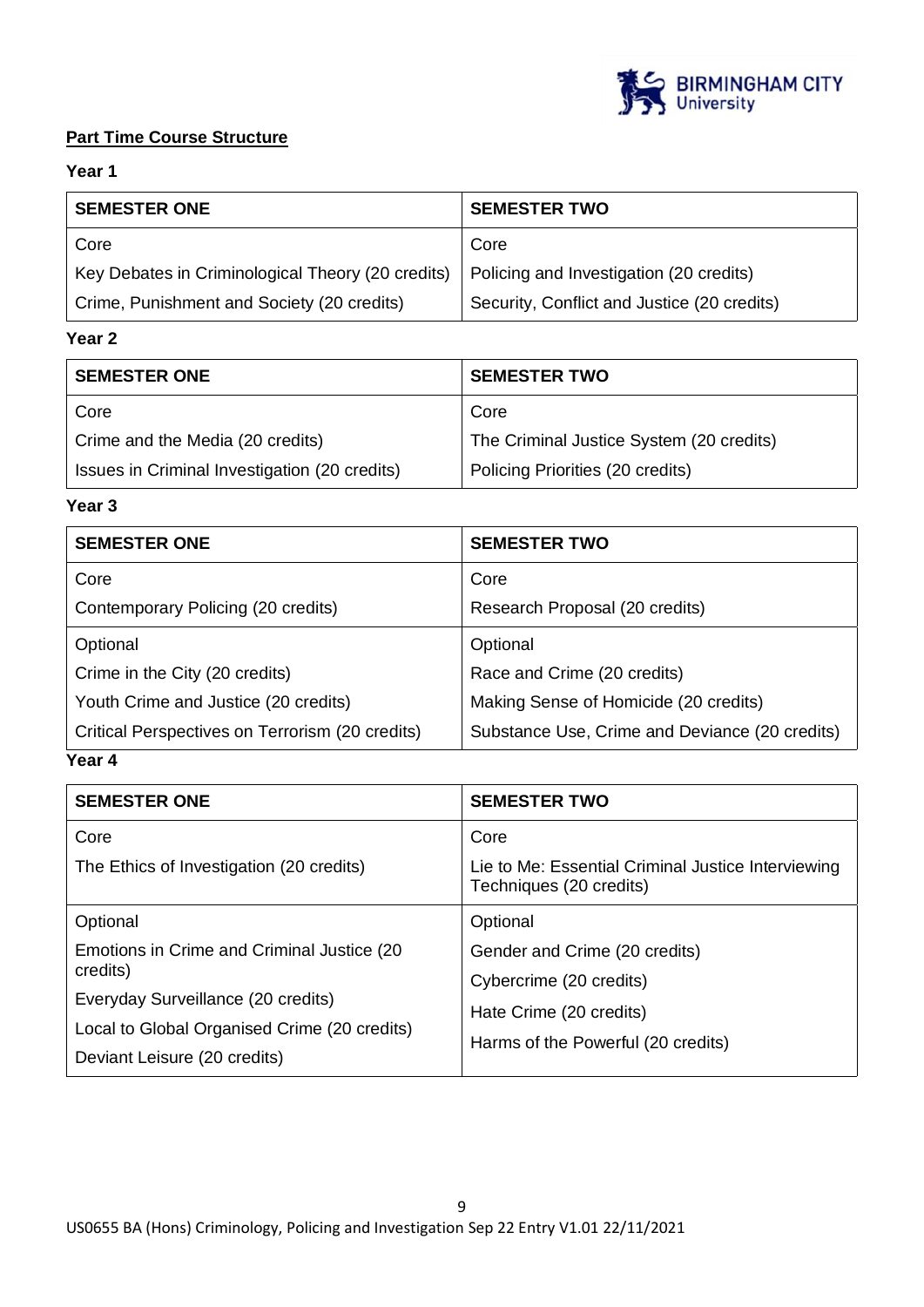

# **SEMESTER ONE SEMESTER TWO**

Core

The Extended Project (40 credits)

# **16 Overall Student Workload and Balance of Assessment**

Overall student *workload* consists of class contact hours, independent learning and assessment activity, with each credit taken equating to a total study time of around 10 hours. While actual contact hours may depend on the optional modules selected, the following information gives an indication of how much time students will need to allocate to different activities at each level of the course.

- *Scheduled Learning* includes lectures, practical classes and workshops, contact time specified in timetable
- *Directed Learning* includes placements, work-based learning, external visits, on-line activity, Graduate+, peer learning
- *Private Study* includes preparation for exams

The *balance of assessment* by mode of assessment (e.g. coursework, exam and in-person) depends to some extent on the optional modules chosen by students. The approximate percentage of the course assessed by coursework, exam and in-person is shown below.

#### **Level 4**

# **Workload**

# **17% time spent in timetabled teaching and learning activity**

| <b>Activity</b>      | <b>Number of Hours</b> |
|----------------------|------------------------|
| Scheduled Learning   | 204                    |
| Directed Learning    | 276                    |
| <b>Private Study</b> | 720                    |
| <b>Total Hours</b>   | 1200                   |

# **Balance of Assessment**

| <b>Assessment Mode</b> | Percentage |
|------------------------|------------|
| Coursework             | 50%        |
| Exam                   | 17%        |
| In-Person              | 33%        |

# **Year 5**